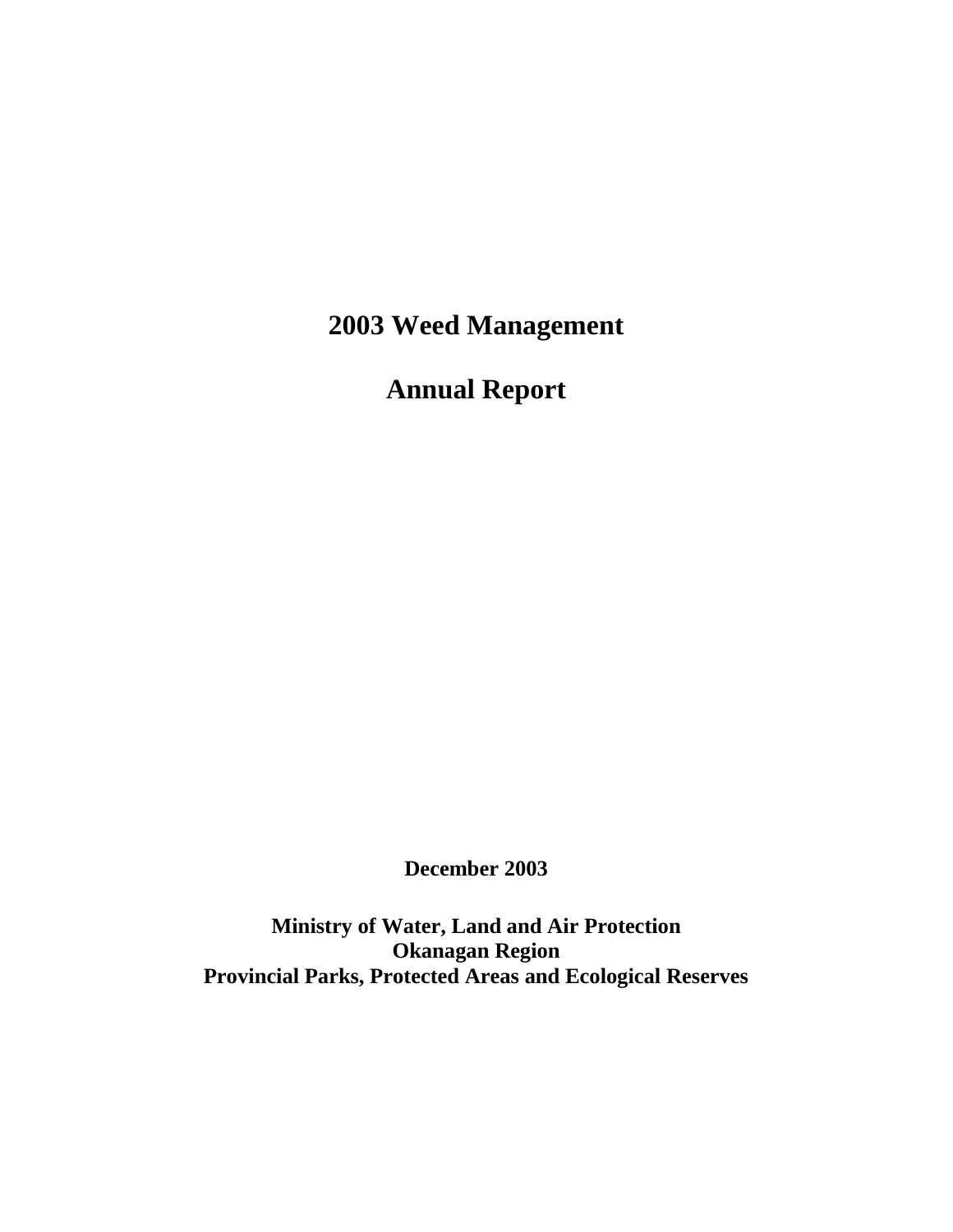## **Summary**

Weed management projects were completed on Ministry of Water, Land and Air Protection (MWLAP), Okanagan Region, provincial parks, protected areas and ecological reserves as well as Nature Trust of British Columbia (BC) lease-back lands. These projects included weed inventory and control (cultural, biological and chemical). All weed management projects were completed under Weed Management Plan #671-0003- 2002/2007 and met criteria outlined in PENWEED Weed Inventory Systems documents. All weed inventory and control forms were entered into the PENWEED database and digitised into ArcView GIS.

Inventory was completed on approximately 32 hectares. Mechanical treatment was completed on approximately 16 hectares. *Mecinus janthinus* biological control agents were released on provincial parks, protected areas and ecological reserves. Chemical treatments were completed on 2.5 hectares. In total, 3.4 litres of chemical was applied (3.0 litres of Tordon 22K and 0.4 litres of Roundup); therefore, 0.86 kilograms of active ingredient (0.718 kilograms of picloram and 0.142 kilograms of glyphosate) was applied.

Recommendations for 2004 weed management projects are provided based on observations and events, which occurred during the 2003 season as well as historical treatment data. Historical treatment data (prior to 2003) entered into  $PENWEED^{\circ}$  was analysed to assess control effectiveness and assist in 2004 weed management recommendations.

In total, the cost estimate for the Okanagan Region's 2004 weed program is \$57,185.00.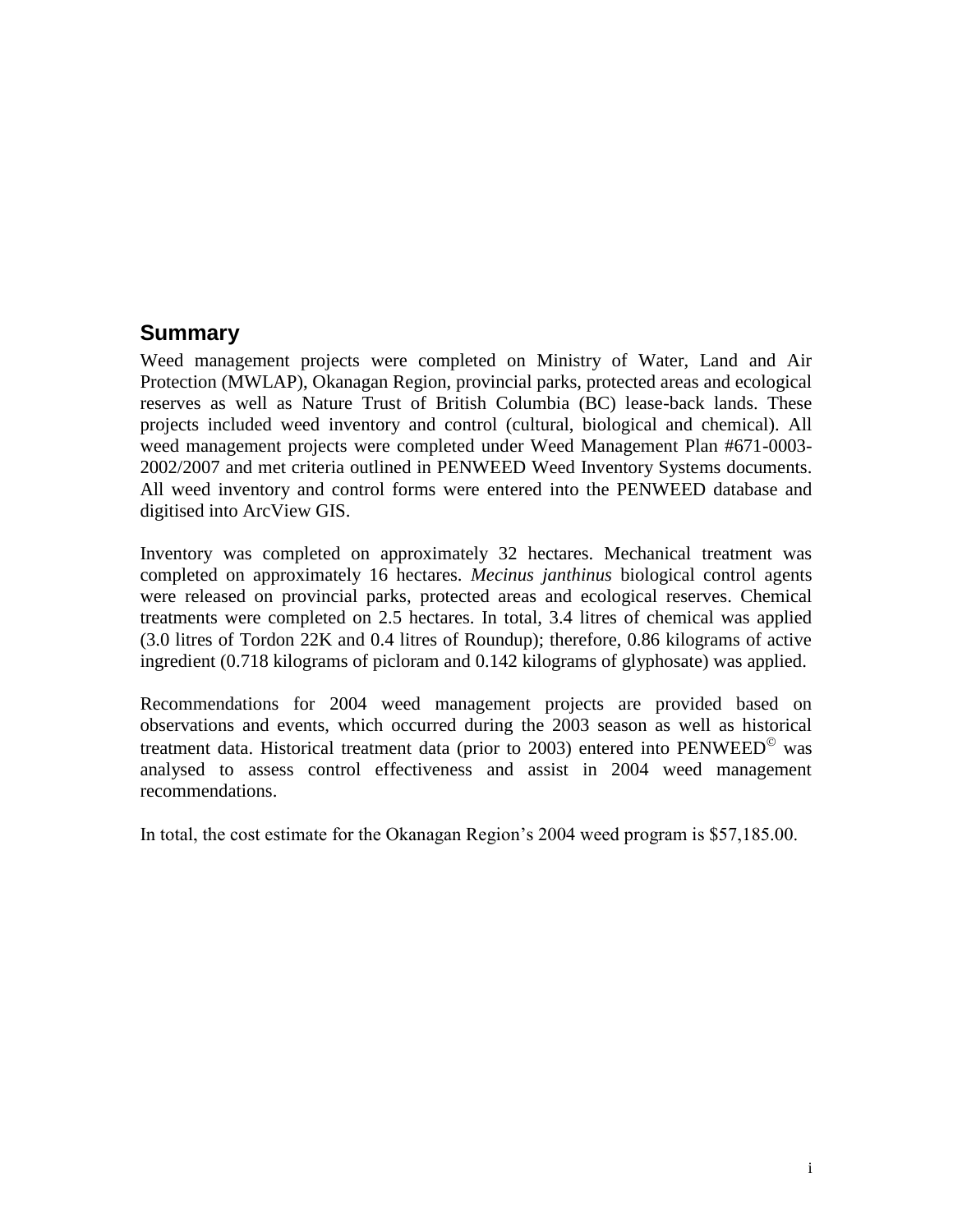# **Table of Contents**

| 1.0 |  |
|-----|--|
| 2.0 |  |
| 3.0 |  |
| 4.0 |  |
| 4.1 |  |
| 4.2 |  |
| 4.3 |  |
| 5.0 |  |
| 5.1 |  |
| 5.2 |  |
| 6.0 |  |

# **List of Tables**

# **List of Appendices**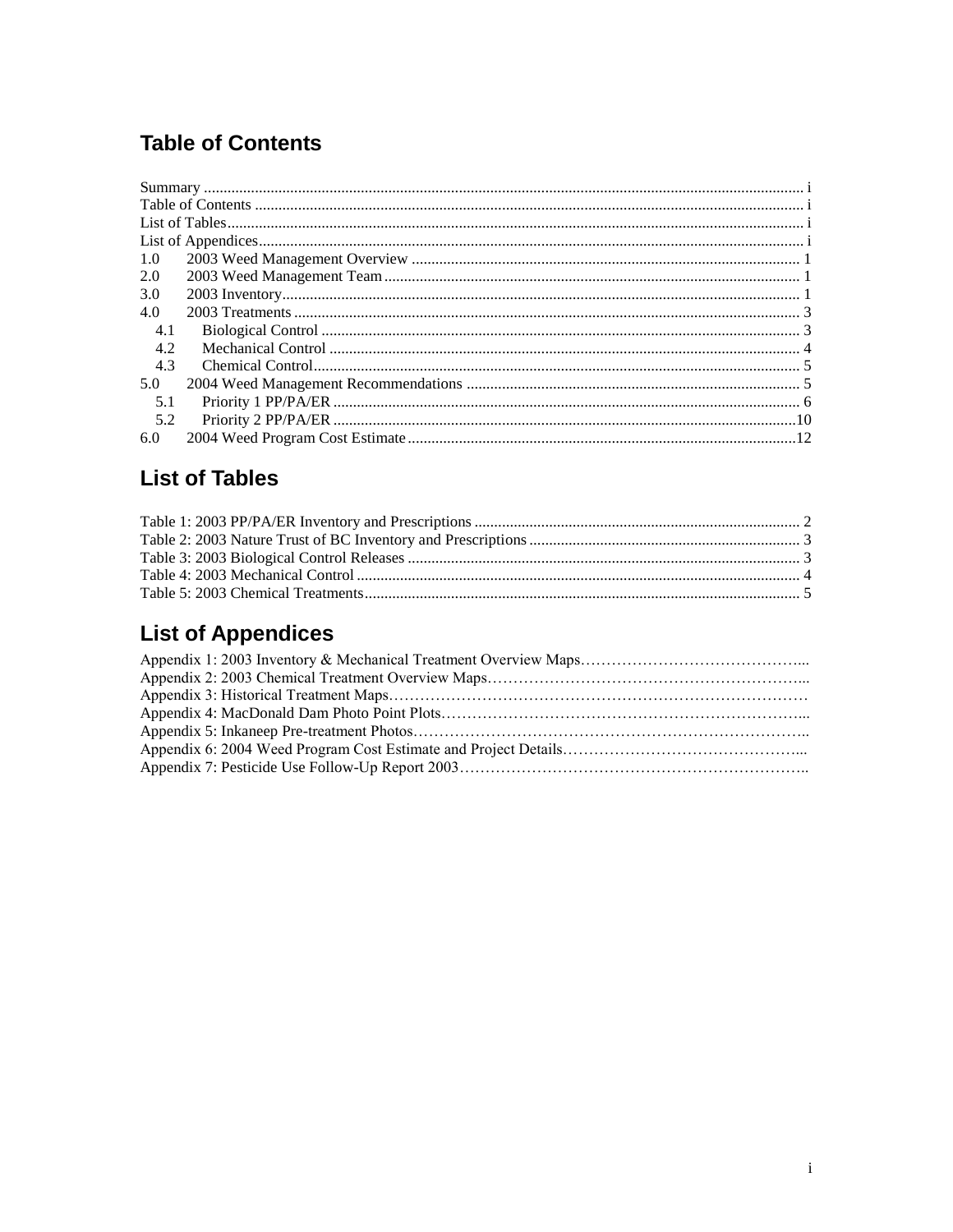## **1.0 2003 Weed Management Overview**

Weed management projects were completed on Ministry of Water, Land and Air Protection (MWLAP), Okanagan Region, provincial parks, protected areas and ecological reserves as well as Nature Trust of British Columbia (BC) lease-back lands<sup>1</sup>. These projects included weed inventory and control (cultural, biological and chemical). All weed management projects were completed under Weed Management Plan #671-0003- 2002/2007 and met criteria outlined in PENWEED Weed Inventory Systems documents. All weed inventory and control forms were entered into the PENWEED database and digitised into ArcView GIS.

## **2.0 2003 Weed Management Team**

The Nature Trust of BC's summer crew, in co-ordination with MWLAP, completed mechanical control and inventory projects on MWLAP provincial parks, protected areas and ecological reserves as well as Nature Trust of BC lands.

Inventory, chemical control, biological control and mechanical control projects were identified and co-ordinated by Carl MacNaughton, Aaron Grant and Crystal Klym representing the Nature Trust of BC, Judy Millar representing MWLAP and Lisa Scott representing ECO-Matters Consulting. Additional MWLAP Park Rangers and Area Supervisors were involved in site visits, chemical control monitoring and biological control agent collection and releases on provincial parks, protected areas and ecological reserves. DJ Silviculture completed chemical control treatments for both the Nature Trust of BC and MWLAP.

## **3.0 2003 Inventory**

l

Inventory on Nature Trust of BC lands and provincial parks, protected areas and ecological reserves met PENWEED Weed Inventory Systems criteria and was in compliance with Weed Management Plan #671-0003-2002/2007. Weed Inventory Forms were provided to, and completed by, all participants.

<sup>&</sup>lt;sup>1</sup> Will be referred to solely as "lands" for the duration of the Annual Report.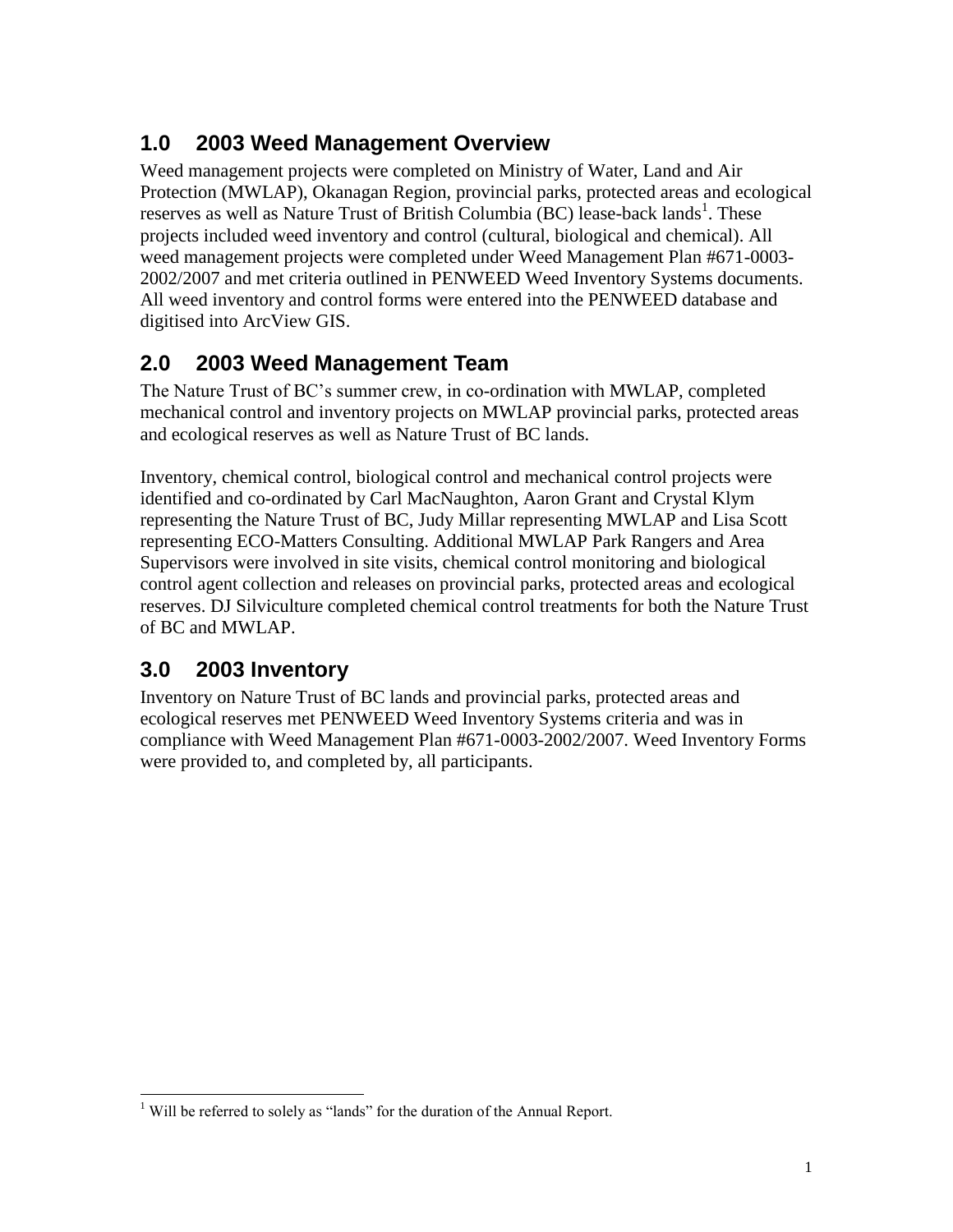|  |  |  |  |  | Table 1: 2003 PP/PA/ER Inventory and Prescriptions |
|--|--|--|--|--|----------------------------------------------------|
|--|--|--|--|--|----------------------------------------------------|

| <b>PP/PA/ER</b>                                             | Surveyor(s)                                                                           | Date       | <b>Weed Species</b>                                                                                                                                | <b>Prescription</b>                                                                                                                                                                                                                                                                                  |  |
|-------------------------------------------------------------|---------------------------------------------------------------------------------------|------------|----------------------------------------------------------------------------------------------------------------------------------------------------|------------------------------------------------------------------------------------------------------------------------------------------------------------------------------------------------------------------------------------------------------------------------------------------------------|--|
| South Okanagan Grasslands PA<br>(Chopaka West)              | Nature Trust of BC's Crew                                                             |            | 17/06/2003 No weed infestations found                                                                                                              | None                                                                                                                                                                                                                                                                                                 |  |
| South Okanagan Grasslands PA<br>(Kilpoola North)            | Judy Millar and Crystal Klym                                                          |            | 25/04/2003 Sulfur cinquefoil observed                                                                                                              | Spot-spray (backpack) sulfur cinquefoil<br>with Tordon 22K                                                                                                                                                                                                                                           |  |
| Okanagan Mountain PP                                        | Nature Trust of BC's Crew                                                             | 29/07/2003 | Canada thistle, tansy ragwort<br>and oxeye daisy were inventoried                                                                                  | None                                                                                                                                                                                                                                                                                                 |  |
| <b>Trout Creek ER</b>                                       | Nature Trust of BC's Crew                                                             | 27/06/2003 | Dalmatian toadflax and sulfur<br>cinquefoil were inventoried                                                                                       | None                                                                                                                                                                                                                                                                                                 |  |
| White Lake Grasslands PA<br>(McIntyre Bluff area)           | Carl MacNaughton, Crystal Klym,<br>Judy Millar, Rose Gunoff and<br><b>Rob Stewart</b> |            | Sulfur cinquefoil, Dalmatian toadflax,<br>07/05/2003 Russian knapweed, hound's tongue<br>and diffuse knapweed were inventoried                     | Spot-spray sulfur cinquefoil with<br>Tordon 22K                                                                                                                                                                                                                                                      |  |
| White Lake Grasslands PA<br>White Lake to Kearns Creek      | Nature Trust of BC's Crew                                                             | 06/06/2003 | Hound's tongue, Dalmatian toadflax and<br>sulfur cinquefoil were inventoried                                                                       | Mechanical control                                                                                                                                                                                                                                                                                   |  |
| Vaseux PP                                                   | Judy Millar, Rose Gunoff and<br>Crystal Klym                                          | 09/04/2003 | Weeds were in rosette stage and it was<br>recommended that the site be revisited                                                                   | Mechanical control                                                                                                                                                                                                                                                                                   |  |
| Vaseux PP                                                   | Nature Trust of BC's Crew                                                             |            | Hound's tongue, Dalmatian toadflax,<br>23/05/2003 sulfur cinquefoil, diffuse knapweed<br>and purple loosestrife were inventoried                   | Mechanical control                                                                                                                                                                                                                                                                                   |  |
| Vaseux PA<br>(Dutton Creek area)                            | Judy Millar, Rose Gunoff, Marty<br>Cancilla and Crystal Klym                          |            | 04/06/2003 Sulfur cinquefoil was inventoried                                                                                                       | Spot-spray sulfur cinquefoil with<br>Tordon 22K                                                                                                                                                                                                                                                      |  |
| Inkaneep PP                                                 | Judy Millar, Rose Gunoff and<br>Crystal Klym                                          | 09/04/2003 | Hound's tongue and diffuse knapweed<br>observed                                                                                                    | Wipe-on Roundup application                                                                                                                                                                                                                                                                          |  |
| <b>Ellison PP</b>                                           | Judy Millar and Crystal Klym                                                          |            | Sulfur cinquefoil, hound's tongue and<br>05/06/2003 diffuse knapweed were inventoried<br>along access roads                                        | Spot-spray SC along trail and old access road                                                                                                                                                                                                                                                        |  |
| <b>Kettle River PP</b>                                      | Judy Millar and Crystal Klym                                                          | 01/05/2003 | Common anchusa, diffuse knapweed,<br>spotted knapweed, St. John's-wort,<br>hound's tongue and sulfur cinquefoil<br>were observed                   | Hand-pull hound's tongue<br>Spot-spray anchusa with Grazon<br>Spot-spray sulfur cinquefoil on KVR                                                                                                                                                                                                    |  |
| <b>Boundary Creek PP</b>                                    | Judy Millar and Crystal Klym                                                          |            | Diffuse knapweed, spotted knapweed<br>01/05/2003 and hound's tongue were observed<br>throughout the campground                                     | Spot-spray spotted knapweed and hound's<br>tongue with Tordon (20m riparian buffer)                                                                                                                                                                                                                  |  |
| Johnstone Creek PP                                          | Judy Millar and Crystal Klym                                                          | 01/05/2003 | Spotted knapweed (biological control<br>agents present), diffuse knapweed,<br>hound's tongue and bull thistle<br>were observed                     | Weed whack in between campsites<br>Burn and seed open fields at east entrance in<br>spring 2004                                                                                                                                                                                                      |  |
| Mahoney Lake ER                                             | Judy Millar, Rose Gunoff and<br>Crystal Klym                                          |            | Dalmatian toadflax, hound's tongue,<br>09/04/2003 sulfur cinquefoil, diffuse knapweed<br>and Canada thistle were observed.                         | Hand-pull around lake                                                                                                                                                                                                                                                                                |  |
| Campbell-Brown ER                                           | Crystal Klym                                                                          |            | Small, isolated infestations of sulfur<br>26/06/2003 cinquefoil were inventoried in the south<br>east corner                                       | Spot-spray sulfur cinquefoil                                                                                                                                                                                                                                                                         |  |
| Judy Millar, Greg Betz and<br>Kekuli Bay PP<br>Crystal Klym |                                                                                       |            | Large infestations of Dalmatian<br>08/05/2003 toadflax and sulfur cinquefoil were<br>observed throughout the park                                  | Weed whack Canada thistle along riparian (host<br>site to highway) and southwest boundary to 2m<br>Spot-spray trail with Round-up<br>Apply Tordon 22K to 1m on either side of trail<br>Spot-spray sulfur cinquefoil and Dalmatian<br>toadflax with Tordon (identified areas - biocontrol<br>present) |  |
| Sun-Oka Beach                                               | Judy Millar, Blake Dixon and<br>Crystal Klym                                          |            | 06/05/2003 Mechanical control of baby's breath<br>in 2002 was observed to be effective                                                             | Hand-dig baby's breath (repeat 2002 treatment)                                                                                                                                                                                                                                                       |  |
| Okanagan Lake PP                                            | Judy Millar, Blake Dixon and<br>Crystal Klym                                          |            | 06/05/2003 Minimal weeds were observed                                                                                                             | Hand-pull hound's tongue, Dalmatian toadflax<br>and diffuse knapweed                                                                                                                                                                                                                                 |  |
| Kalamalka Lake PP                                           | Judy Millar, Greg Betz and<br>Crystal Klym                                            | 08/05/2003 | Large, dense sulfur cinquefoil and<br>St. John's-wort infestations and<br>smaller, well-spaced infestations<br>of Dalmatian toadflax were observed | Friends of Kal Lake to hand-pull St. John's-wort                                                                                                                                                                                                                                                     |  |
| <b>Fintry PP</b>                                            | Judy Millar and Crystal Klym                                                          | 06/05/2003 | Abundant weed species observed along<br>access roads and group site                                                                                | Spot-spray Round-up along all roads and trails<br>Spot-spray campion with Roundup around Group<br>Site (seed)<br>Mow pastures                                                                                                                                                                        |  |
| <b>Bear Creek PP</b>                                        | Judy Millar and Crystal Klym                                                          |            | Spot-treatments of sulfur cinquefoil<br>06/05/2003 with Tordon 22K along the hiking<br>trail were recommended                                      | Spot-spray sulfur cinquefoil along trail with<br>Tordon 22K                                                                                                                                                                                                                                          |  |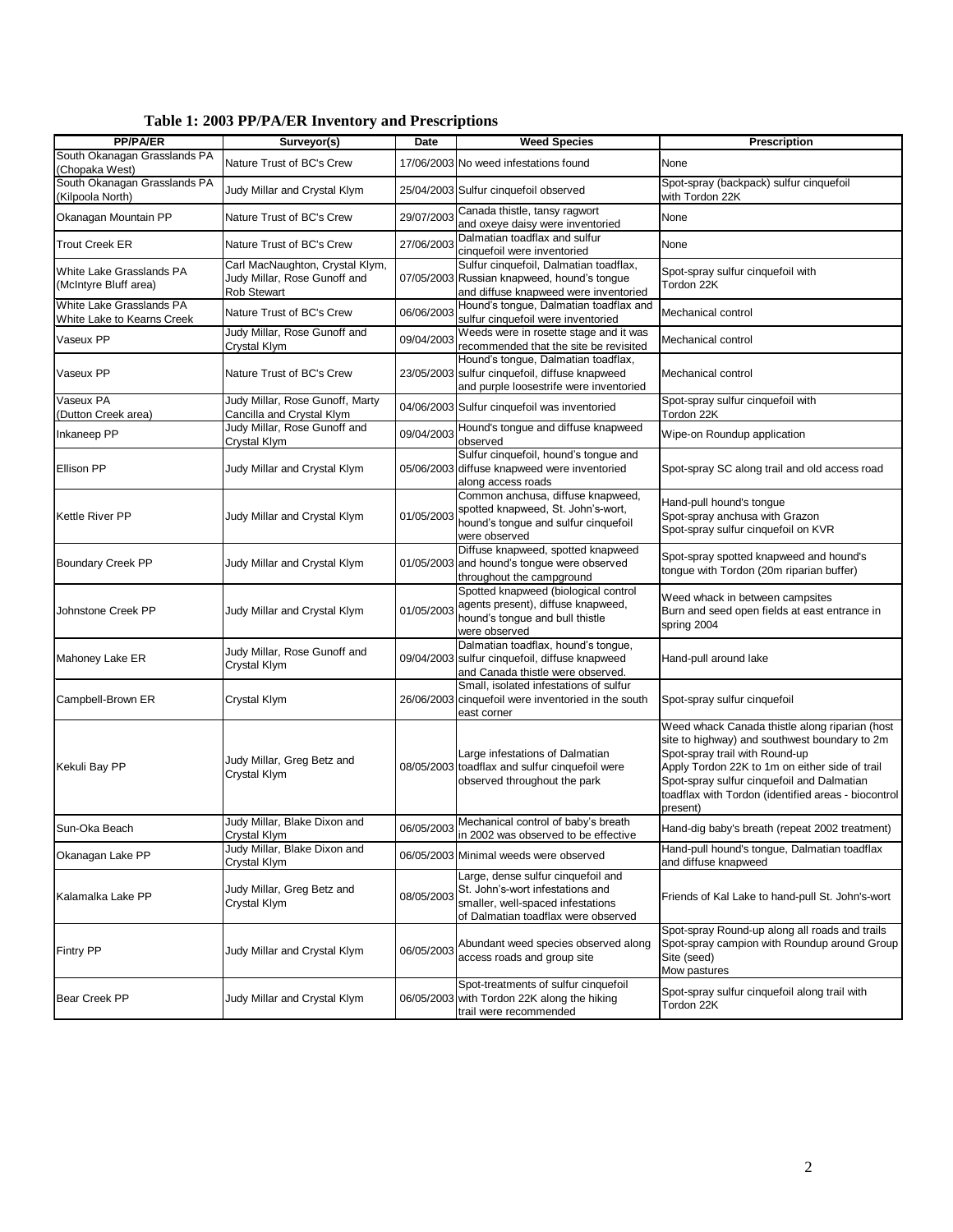| <b>NT Land</b>        | Surveyor(s)               | Date       | <b>Weed Species</b>                                                                                 | <b>Prescription</b>             |
|-----------------------|---------------------------|------------|-----------------------------------------------------------------------------------------------------|---------------------------------|
| Vaseux Farms          | Nature Trust of BC's Crew | 29/05/2003 | Dalmatian toadflax and sulfur<br>cinquefoil were inventoried                                        | Mechanical control              |
| Schneider             | Nature Trust of BC's Crew |            | 24/06/2003 Sulfur cinquefoil was inventoried                                                        | Mechanical and chemical control |
| Emery                 | Nature Trust of BC's Crew | 19/06/2003 | Dalmatian toadflax and sulfur<br>cinquefoil were inventoried                                        | Mechanical control              |
| White Lake Ranch area | Nature Trust of BC's Crew |            | 04/06/2003 Hoary cress                                                                              | Mechanical control              |
| White Lake area       | Nature Trust of BC's Crew |            | Hound's tonque, sulfur cinquefoil,<br>30/05/2003 Canada thistle and hoary cress were<br>inventoried | Mechanical control              |
| Skaha Eastside        | Nature Trust of BC's Crew | 28/05/2003 | Dalmatian toadflax, sulfur cinquefoil and<br>burdock were inventoried                               | Mechanical control              |
| Wainwright            | Nature Trust of BC's Crew | 18/06/2003 | Dalmatian toadflax, hound's tonque and<br>burdock were inventoried                                  | Mechancial control              |
| Kilpoola.             | Nature Trust of BC's Crew | 13/06/2003 | Dalmatian toadflax, hound's tonque and<br>sulfur cinquefoil                                         | Mechanical control              |

**Table 2: 2003 Nature Trust of BC Inventory and Prescriptions** 

Approximately 32 hectares was inventoried on provincial parks, protected areas, ecological reserves and Nature Trust of BC lands. All Weed Inventory Forms submitted to MWLAP were entered into the PENWEED<sup>©</sup> Weed Inventory System database and digitised into ArcView GIS for subsequent weed management planning and monitoring.

## **4.0 2003 Treatments**

Biological control, mechanical control and chemical control treatments were conducted on inventoried provincial parks, protected areas, ecological reserves and Nature Trust of BC lands.

## *4.1 Biological Control*

*Mecinus janthinus* biological control agents were released in Kekuli Provincial Park, Campbell-Brown Ecological Reserve, Hayne's Point Provincial Park, White Lake Grasslands Protected Area and Kalamalka Lake Provincial Park.

| <b>Biological Control</b><br><b>Agent Name</b> | <b>Target Weed</b>                    | <b>PP/PA/ER</b>                              | <b>Release</b><br><b>Quantity</b> |  |  |  |
|------------------------------------------------|---------------------------------------|----------------------------------------------|-----------------------------------|--|--|--|
| Mecinus janthinus                              | Dalamatian toadflax Kekuli PP         |                                              | 700                               |  |  |  |
| Mecinus janthinus                              |                                       | Dalamatian toadflax Campbell-Brown ER        | 400                               |  |  |  |
| Mecinus janthinus                              | Dalamatian toadflax Hayne's Point PP  |                                              | 100                               |  |  |  |
| Mecinus janthinus                              |                                       | Dalamatian toadflax White Lake Grasslands PA | 100                               |  |  |  |
| Mecinus janthinus                              | Dalamatian toadflax Kalamalka Lake PP |                                              | 200                               |  |  |  |
|                                                |                                       |                                              |                                   |  |  |  |
| <b>Total Quantity Released</b><br><b>1500l</b> |                                       |                                              |                                   |  |  |  |

**Table 3: 2003 Biological Control Releases**

In total, 1500 *Mecinus janthinus* biological control agents were released.

Expanding the Okanagan Region's biological control program, to include the release of other biological control agents, is recommended. Area and weed species (Canada thistle, purple loosestrife and Dalmatian toadflax) specific release requests are detailed in Section 5.0 of this Annual Report.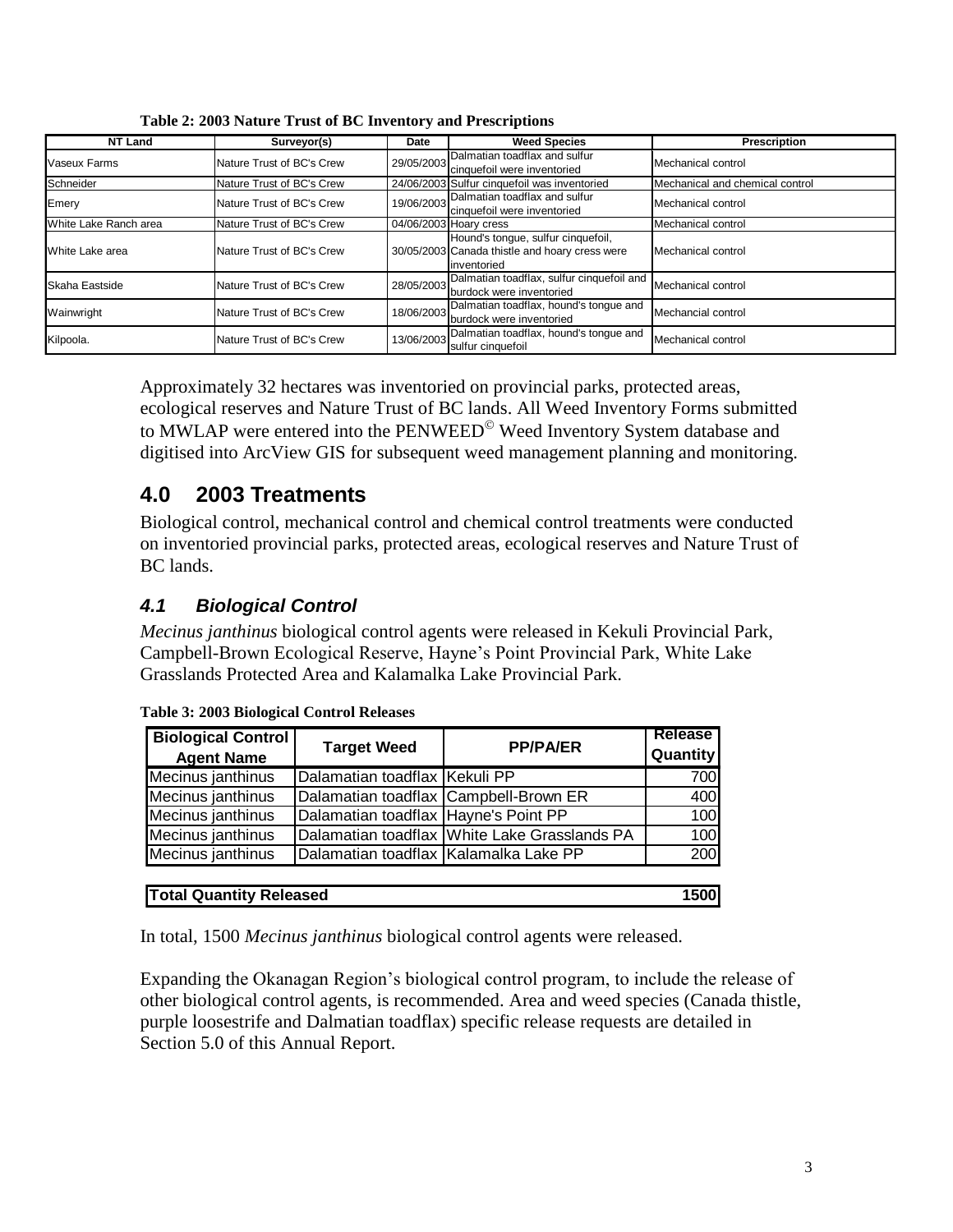## *4.2 Mechanical Control*

Mechanical control treatments were completed by the Nature Trust of BC's summer crew are outlined in the following table:

| <b>Method</b>       | <b>Target Weed</b>         | <b>PP/PA/ER</b>                                  | <b>NT Land</b>    |  |
|---------------------|----------------------------|--------------------------------------------------|-------------------|--|
| Hand pulling        | <b>Diffuse Knapweed</b>    |                                                  |                   |  |
|                     | Dalmatian Toadflax         | Hayne's Point PP                                 |                   |  |
| Cutting             | Canada Thistle             |                                                  |                   |  |
| Hand digging        | Baby's Breath              |                                                  |                   |  |
|                     | Hand digging Baby's Breath | Sun-Oka PP                                       |                   |  |
| <b>Hand pulling</b> | Sulphur cinquefoil         | <b>Trout Creek ER</b>                            |                   |  |
| Hand pulling        | Sulphur cinquefoil         | South Okanagan Grasslands PA<br>(Kilpoola North) |                   |  |
|                     | Hound's tongue             |                                                  |                   |  |
| Hand pulling        | Sulphur cinquefoil         | Vaseux PP                                        |                   |  |
|                     | <b>Dalmatian Toadflax</b>  |                                                  |                   |  |
| Hand pulling        | Sulphur cinquefoil         | Vaseux PA (Dutton Creek area)                    |                   |  |
| Hand pulling        | Sulphur cinquefoil         | Kettle River PP                                  |                   |  |
| Hand pulling        | <b>Dalmatian Toadflax</b>  | <b>White Lake Grasslands PA</b>                  |                   |  |
|                     | Hound's tongue             |                                                  |                   |  |
| Hand pulling        | Hound's tongue             | Mahoney Lake ER                                  |                   |  |
|                     | <b>Dalmatian Toadflax</b>  |                                                  |                   |  |
| Hand pulling        | <b>Dalmatian Toadflax</b>  |                                                  | Vaseux Farms      |  |
|                     | Hound's tongue             |                                                  |                   |  |
| Hand pulling        | Sulphur cinquefoil         |                                                  | Emery             |  |
|                     | <b>Dalmatian Toadflax</b>  |                                                  |                   |  |
|                     | Hound's tongue             |                                                  |                   |  |
| Hand pulling        | Sulphur cinquefoil         |                                                  | <b>White Lake</b> |  |
|                     | <b>Dalmatian Toadflax</b>  |                                                  |                   |  |
| Cutting             | Hoary cress                |                                                  | <b>White Lake</b> |  |
|                     | Dalmatian Toadflax         |                                                  |                   |  |
| Hand pulling        | Sulphur cinquefoil         |                                                  | Skaha Eastside    |  |
|                     | <b>Burdock</b>             |                                                  |                   |  |
|                     | Dalmatian Toadflax         |                                                  |                   |  |
| Hand pulling        | Hound's tongue             |                                                  | Wainwright        |  |
|                     | <b>Burdock</b>             |                                                  |                   |  |
| Hand pulling        | Hound's tongue             |                                                  | Kilpoola          |  |
|                     | Sulphur cinquefoil         |                                                  |                   |  |

**Table 4: 2003 Mechanical Control**

Approximately 16 hectares were mechanically treated on provincial parks, protected areas, ecological reserves and Nature Trust of BC lands.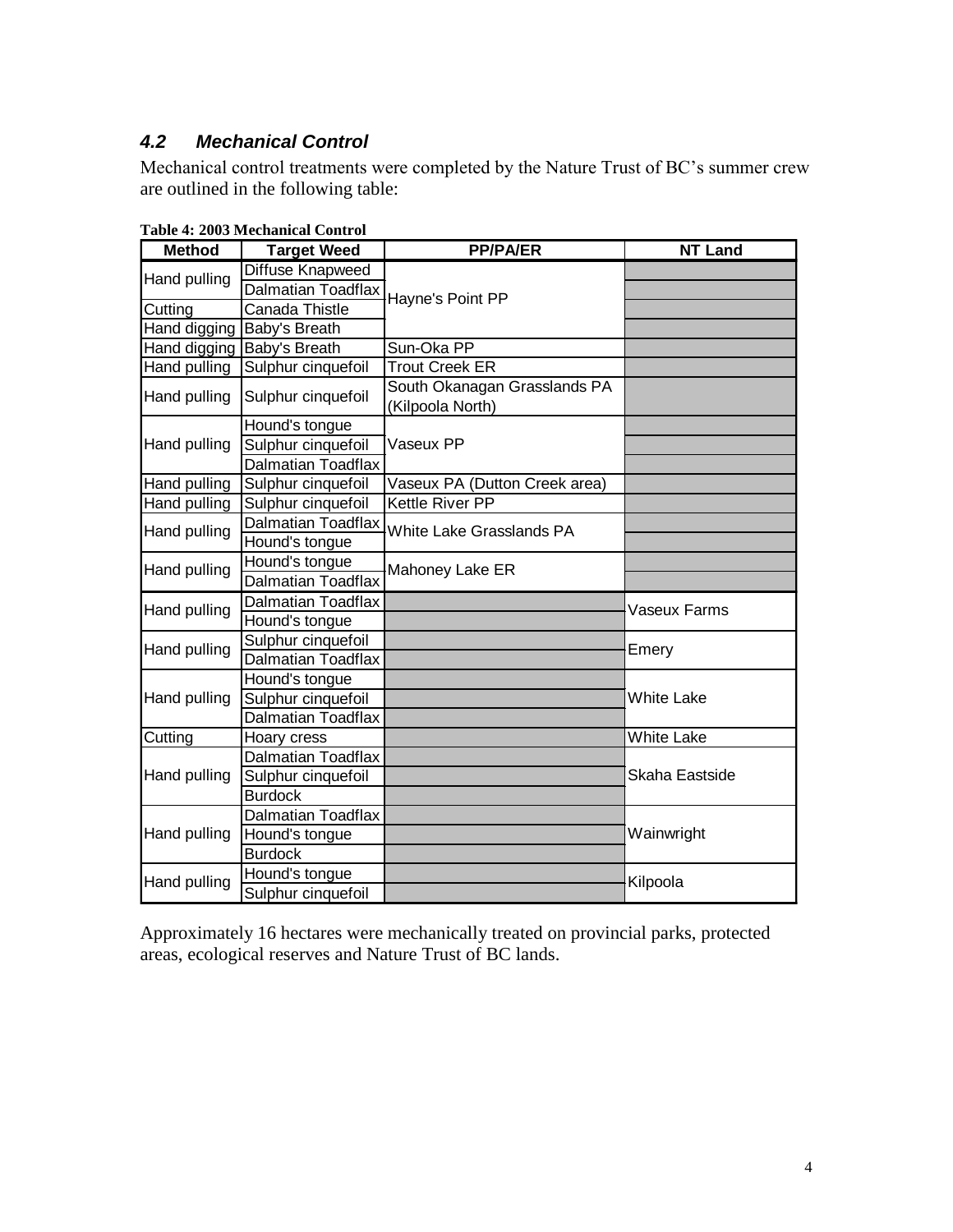## *4.3 Chemical Control*

Chemical control treatments were completed on Inkaneep PP, White Lake Grasslands PA, South Okanagan Grasslands PA, Bear Creek PP and Ellison PP as well as the Nature Trust of BC's Schneider property.

| Product<br>Name | <b>Pesticide</b><br>(AI) | <b>Target</b><br>Weed              | Total<br>Chemical | <b>Application</b><br>Rate | <b>Quantity of</b><br>Al Used (Kg) | Area<br><b>Treated</b> | Date                  | <b>Location of</b><br><b>Treatment</b>                                     |
|-----------------|--------------------------|------------------------------------|-------------------|----------------------------|------------------------------------|------------------------|-----------------------|----------------------------------------------------------------------------|
|                 |                          | <b>Species</b>                     | Used (L)          | (L chemical/ha)            |                                    | (ha.)                  |                       |                                                                            |
| Tordon          | picloram                 | Sulphur cinquefoil                 | 0.459L            | 1.125                      | 0.110                              | $0.4$ ha.              | 16/06/2003            | Mahoney Lake Area - Dam<br>(WLGL-PA)                                       |
| Tordon          | picloram                 | Sulphur cinquefoil                 | 0.169L            | 1.125                      | 0.041                              | 0.2 <sub>ha</sub>      |                       | White Lake Area (Observatory)<br>16/06/2003 Mahoney Lake Area<br>(WLGL-PA) |
| Tordon          | picloram                 | Sulphur cinquefoil                 | 0.230L            | 1.125                      | 0.055                              | $0.2$ ha.              |                       | 17/06/2003 Kilpoola (SOG-PA)                                               |
| Tordon          | picloram                 | Sulphur cinquefoil                 | 0.080L            | 1.125                      | 0.019                              | $0.1$ ha               | 17/06/2003            | Mahoney Lake Area - Dam<br>(WLGL-PA)                                       |
| Tordon          | picloram                 | Sulphur cinquefoil                 | 0.056L            | 1.125                      | 0.013                              | 0.0 <sub>ha</sub>      | 17/06/2003            | Mahoney Lake Area<br>(WLGL-PA)                                             |
| Tordon          | picloram                 | Sulphur cinquefoil                 | 0.070L            | 1.125                      | 0.017                              | $0.1$ ha               | 17/06/2003            | Mahoney Lake Area<br>(WLGL-PA)                                             |
| Tordon          | picloram                 | Sulphur cinquefoil                 |                   | 1.125                      |                                    |                        |                       | Lot 106 (Adjacent to Mike                                                  |
| Tordon          | picloram                 | Hound's tongue                     | 0.126L            | 4.500                      | 0.030                              | $0.1$ ha.              |                       | 18/06/2003 Seral's private property)                                       |
| Tordon          | picloram                 | Dalmatian toadflax                 |                   | 4.500                      |                                    |                        |                       | (WLGL-PA)                                                                  |
| Tordon          | picloram                 | Diffuse knapweed                   |                   | 2.250                      |                                    |                        |                       |                                                                            |
| Tordon          | picloram                 | Dalmatian toadflax                 | 0.291L            | 4.500                      | 0.070                              | $0.1$ ha.              | 19/06/2003            | White Lake Ponds and Area<br>(WLGL-PA)                                     |
| Tordon          | picloram                 | Sulphur cinquefoil                 | 0.106L            | 1.125                      | 0.025                              | 0.1 <sub>ha</sub>      | 19/06/2003            | White Lake Ponds and Area<br>(WLGL-PA)                                     |
|                 | Roundup glyphosate       | Hound's tongue<br>Diffuse knapweed | 0.400L            | 6.000                      | 0.142                              |                        |                       | 0.1 ha. 30/06/2003 Inkaneep PP                                             |
| Tordon          | picloram                 | Sulphur cinquefoil                 | 0.0841            | 1.120                      | 0.020                              | 0.1 <sub>ha</sub>      |                       | 07/07/2003 Bear Creek PP                                                   |
| Tordon          | picloram                 | Sulphur cinquefoil                 | 0.0981            | 1.120                      | 0.024                              | 0.1 <sub>ha</sub>      | 08/07/2003 Ellison PP |                                                                            |
| Tordon          | picloram                 | Sulphur cinquefoil                 | 0.534L            | 1.125                      | 0.128                              | 0.5 <sub>ha</sub>      |                       | 18/06/2003 Schneider (Nature Trust Land)                                   |
| Tordon          | picloram                 | Sulphur cinquefoil                 | 0.1381            | 1.125                      | 0.033                              | $0.1$ ha.              |                       | 18/06/2003 Schneider (Nature Trust Land)                                   |
| Tordon          | picloram                 | Sulphur cinquefoil                 | 0.5061            | 1.125                      | 0.121                              | $0.4$ ha.              |                       | 19/06/2003 Schneider (Nature Trust Land)                                   |
| Tordon          | picloram                 | Sulphur cinquefoil                 | 0.028L            | 1.125                      | 0.007                              | 0.0 <sub>ha</sub>      |                       | 19/06/2003 Schneider (Nature Trust Land)                                   |
|                 |                          |                                    |                   |                            |                                    |                        |                       |                                                                            |
| Total           |                          |                                    | 3.4L              |                            | 0.86                               | 2.5 <sub>ha.</sub>     |                       |                                                                            |

**Table 5: 2003 Chemical Treatments**

\*WLGL-PA = White Lake Grasslands PA

SOG-PA = South Okanagan Grasslands PA

Chemical treatments were completed on 2.5 hectares. In total, 3.4 litres of chemical was applied (3.0 litres of Tordon 22K and 0.4 litres of Roundup); therefore, 0.86 kilograms of active ingredient (0.718 kilograms of picloram and 0.142 kilograms of glyphosate) was applied.

## **5.0 2004 Weed Management Recommendations**

Recommendations for 2004 weed management projects are provided based on observations and events, which occurred during the 2003 season as well as historical treatment data. Historical treatment data (prior to 2003) entered into  $PENWEED^{\circ}$  was analysed to assess treatment effectiveness and assist in 2004 weed management recommendations. These assessments assisted in recommendations; however, due to the lack of permanent monitoring plots and annual site monitoring, these assessments may have to be updated in 2004 pending onsite monitoring and subsequent treatments.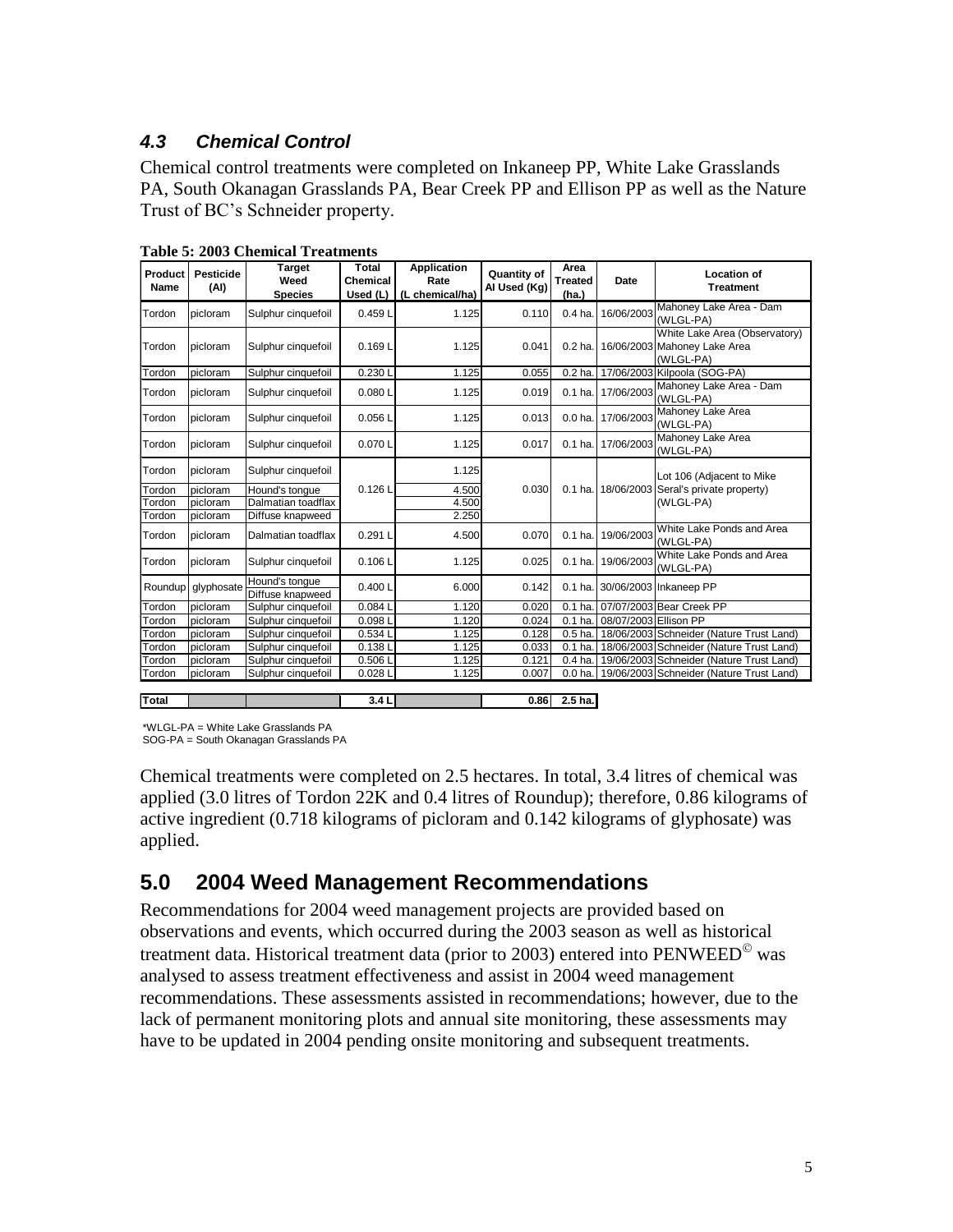Provincial parks, protected areas and ecological reserves are grouped as either Priority 1 (high) or Priority 2 (moderate). These classifications were previously used by the Okanagan Region in 2003; however, are subject to change as necessary.

## *5.1 Priority 1 PP/PA/ER*

### **Bear Creek PP\***

Spot-treatment of sulphur cinquefoil with Tordon 22K along the hiking trail was completed in 2003. It is recommended that additional chemical control and inventory be completed on these sites in 2004. Currently, sulphur cinquefoil infestations are restricted to the trail right-of-way and disturbed areas.

### **Boundary Creek PP**

Hound's tongue was mechanically controlled in 2000. Diffuse knapweed, spotted knapweed and hound's tongue were observed throughout the campground in 2003. Mechanical control (dig and bag) of hound's tongue and biological control of diffuse and spotted knapweed is recommended in 2004. Chemical control (spot-treatment with Tordon 22K) is an option if co-ordinated with the Ministry of Transportation.

### **Campbell-Brown ER**

Four releases (200 agents per release) of *Mecinus janthinus* were released on Dalmatian toadflax in 2002. One release (400 agents) of *Mecinus janthinus* was released on Dalmatian toadflax in 2003. Small, isolated infestations of sulphur cinquefoil were inventoried in 2003. A thorough inventory and subsequent chemical control is recommended for sulphur cinquefoil throughout the protected area.

## **Cathedral PP**

Inventory and mechanical control of all weed species is recommended for Buckhorn Campground, Ewert Campground and Lakeview Campground, as well as main access trails, in 2004.

## **Ellison PP\***

Sulphur cinquefoil, hound's tongue and diffuse knapweed was inventoried in 2003 along two abandoned access roads. Chemical control was completed in 2003. It is recommended that a thorough inventory and additional chemical treatments be completed in 2004.

### **Field's Lease ER**

Mechanical and chemical control of Dalmatian toadflax was completed in 2000. Russian thistle, Canada thistle, hound's tongue, diffuse knapweed and Dalmatian toadflax were inventoried in 2000. It is recommended that this site be visited to assess its suitability for biological control in 2004 for Dalmatian toadflax.

 $\overline{a}$ Historical treatment data is absent; therefore, either no treatments have been performed prior to 2003 or the treatment information is not available.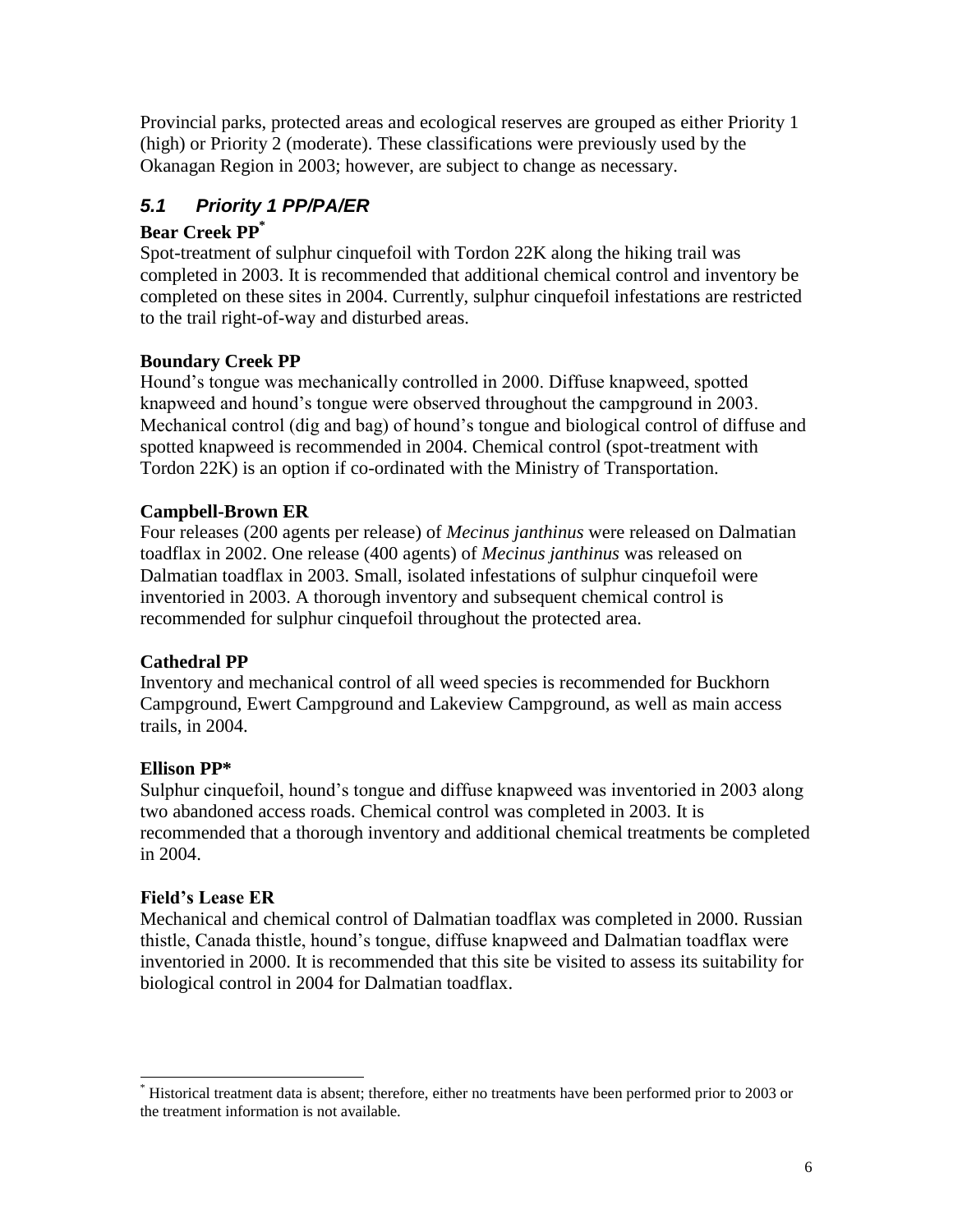#### **Fintry PP**

Mechanical control of diffuse knapweed, sulphur cinquefoil and Dalmation toadflax was completed in 2002 along the main trail and trailhead parking area. Chemical control of diffuse knapweed, spotted knapweed, sulphur cinquefoil and Dalmatian toadflax was completed in 2002 throughout the campsites and main access roads. Two releases of *Mecinus janthinus* (200 agents per release) were released on Dalmatian toadflax in 2002. It is recommended that all roads and trails are spot-treated with Roundup in 2004. Spottreatment of Roundup at the Group Site is also recommended in 2004.

#### **Hayne's Lease ER**

Mechanical control of diffuse knapweed, Russian thistle and Dalmatian toadflax was completed in 2000. Mechanical control was repeated for Dalmatian toadflax in 2002; however, was not a suitable control method due to infestation size and density. Nine releases of *Mecinus janthinus* (200 agents per release) were released on Dalmatian toadflax in 2002. It is recommended that this site be visited to assess its suitability for additional biological control in 2004 for Dalmatian toadflax.

#### **Hayne's Point PP**

Chemical control of diffuse knapweed and Canada thistle was completed in 2000; however, Canada thistle populations have increased in size and density. Mechanical control was completed around the campsites and boardwalk in 2003 for all weed species where appropriate. One release of *Mecinus janthinus* was released on Dalmatian toadflax in 2003. Additional mechanical control is recommended in 2004 on all weed species particularly baby's breath. Biological control is recommended for Canada thistle and purple loosestrife that is located near the boardwalk and wetland area.

#### **Inkaneep PP**

Chemical control was completed along the dyke and throughout the campground on diffuse knapweed, Dalmatian toadflax, hound's tongue and burdock in 2000. Chemical and mechanical control was completed east of Tuc-el-Nuit Road on Dalmatian toadflax in 2000; however, this treatment appeared to have been ineffective as eight releases (200 agents per release) of *Mecinus janthinus* were released on Dalmatian toadflax in 2002. Chemical control (wipe-on Roundup) on hound's tongue and diffuse knapweed rosettes was completed in 2003 on the dyke area (Appendix 4). The treatment appeared to be successful; however, additional hound's tongue rosettes were observed following the 2003 treatment. Mature diffuse knapweed plants appear to be successfully under biological control as abundant *Larinus minutus* weevils were observed on the seed heads. It is recommended hound's tongue be chemically treated again in 2004. Also, additional treatments may be required in the campsite area. Biological control is recommended for Canada thistle infestations along the dyke.

#### **Johnstone Creek PP\***

Spotted knapweed (biological control agents present), diffuse knapweed, hound's tongue and bull thistle were observed in 2003. Mechanical control (weed whack) is recommended, in conjunction with cultural control (controlled burn and seed), in between campsites.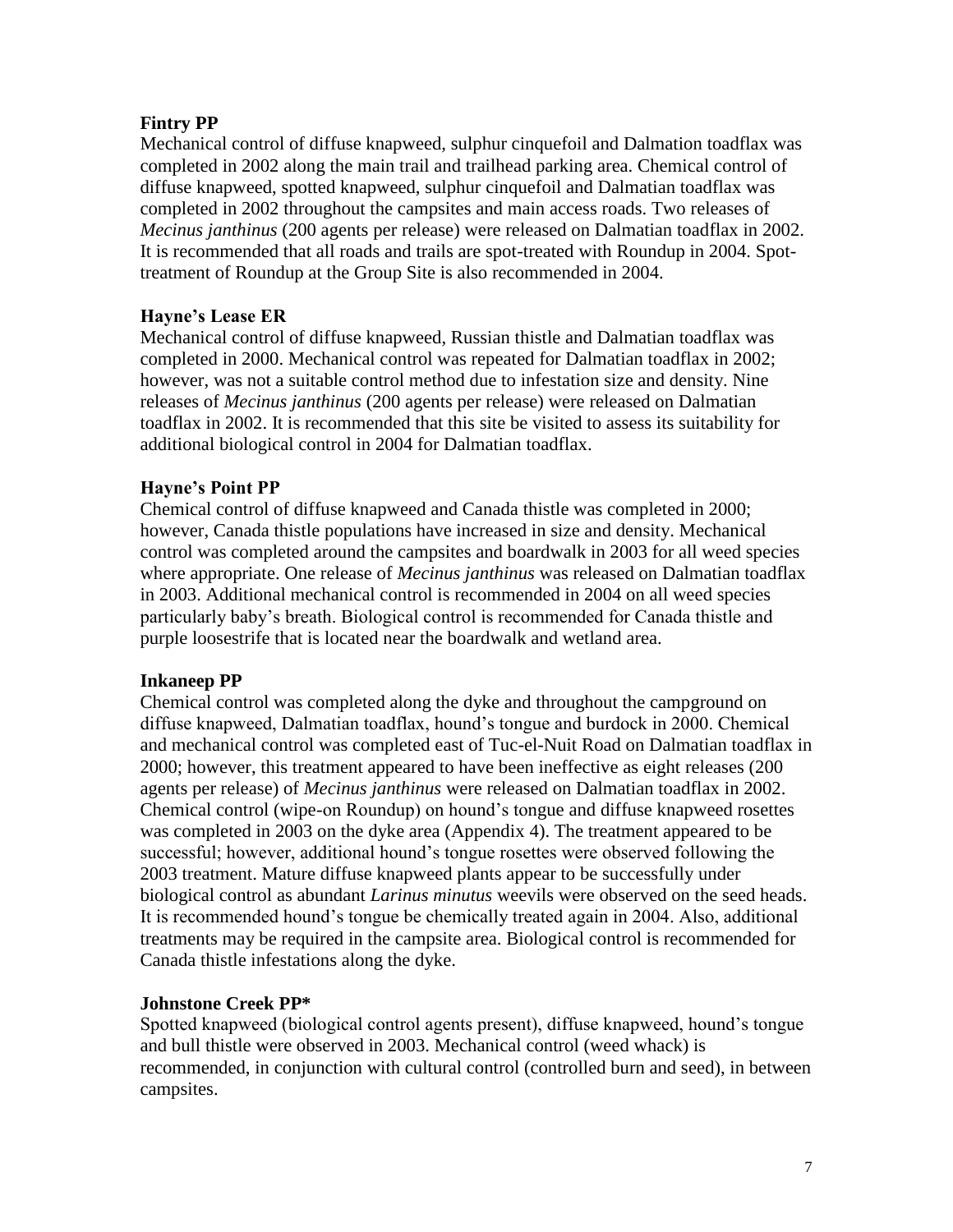#### **Kalamalka Lake PP**

Chemical control of sulphur cinquefoil was completed in 2002; however, large, dense sulphur cinquefoil infestations were observed in 2003. Smaller, well-spaced infestations of Dalmation toadflax were observed. Two releases of *Mecinus janthinus* were released on Dalmatian toadflax in 2003; however, it is recommended that additional agents be released in 2004. The Friends of Kal Lake group may volunteer to mechanically control St. John's-wort infestations.

#### **Kekuli Bay PP**

Chemical control of burdock, Canada thistle, hound's tongue and Dalmatian toadflax was completed in 2002. Eight releases (200 agents per release) of *Mecinus janthinus* were released on Dalmatian toadflax in 2002. Three releases of *Mecinus janthinus* (totalling 700 agents) were released on Dalmatian toadflax in 2003. Large infestations of Dalmatian toadflax and sulphur cinquefoil were observed throughout the park in 2003. It is recommended that hiking trails be spot-treated with Roundup (to 1 meter on either side of the trail) for all weed species in 2004. Additional biological control releases are recommended for Dalmatian toadflax infestations in 2004. A combination of mechanical control and biological control is recommended for Canada thistle infestations in 2004 where chemical control is not appropriate.

#### **Kettle River PP**

Mechanical control was completed on common anchusa in 2000. Three releases (200 agents per release) of *Mecinus janthinus* were released on Dalmatian toadflax in 2002. Common anchusa, diffuse knapweed, spotted knapweed, St. John's-wort, hound's tongue and sulphur cinquefoil were observed in 2003. Chemical treatment of sulphur cinquefoil and biological control of Dalmation toadflax, which is located along the Kettle Valley Railway, is recommended in 2004.

#### **Mahoney Lake ER**

Mechanical control of Dalmatian toadflax and chemical control of diffuse knapweed was completed in 2000. Mechanical control of diffuse knapweed and hound's tongue was completed in 2002. Dalmatian toadflax, hound's tongue, sulphur cinquefoil, diffuse knapweed and Canada thistle were observed in 2003. Mechanical control was completed on hound's tongue in 2003 and it is recommended that follow-up treatments occur in 2004. Repeated mechanical control of hound's tongue has appeared to be successful when assessed in 2003. Two releases (200 agents per release) of *Mecinus janthinus* were released on Dalmatian toadflax in 2002.

#### **Myra Bellevue PA**

Currently, no inventory exits for this area; therefore, it is recommended that this area be assessed in 2004. Do to the recent Okanagan Mountain forest fire, new inventories will have to be completed for areas of potential weed infestation for the majority of the park. Areas of focus include, but are not limited to, utility corridors, firebreaks and access roads.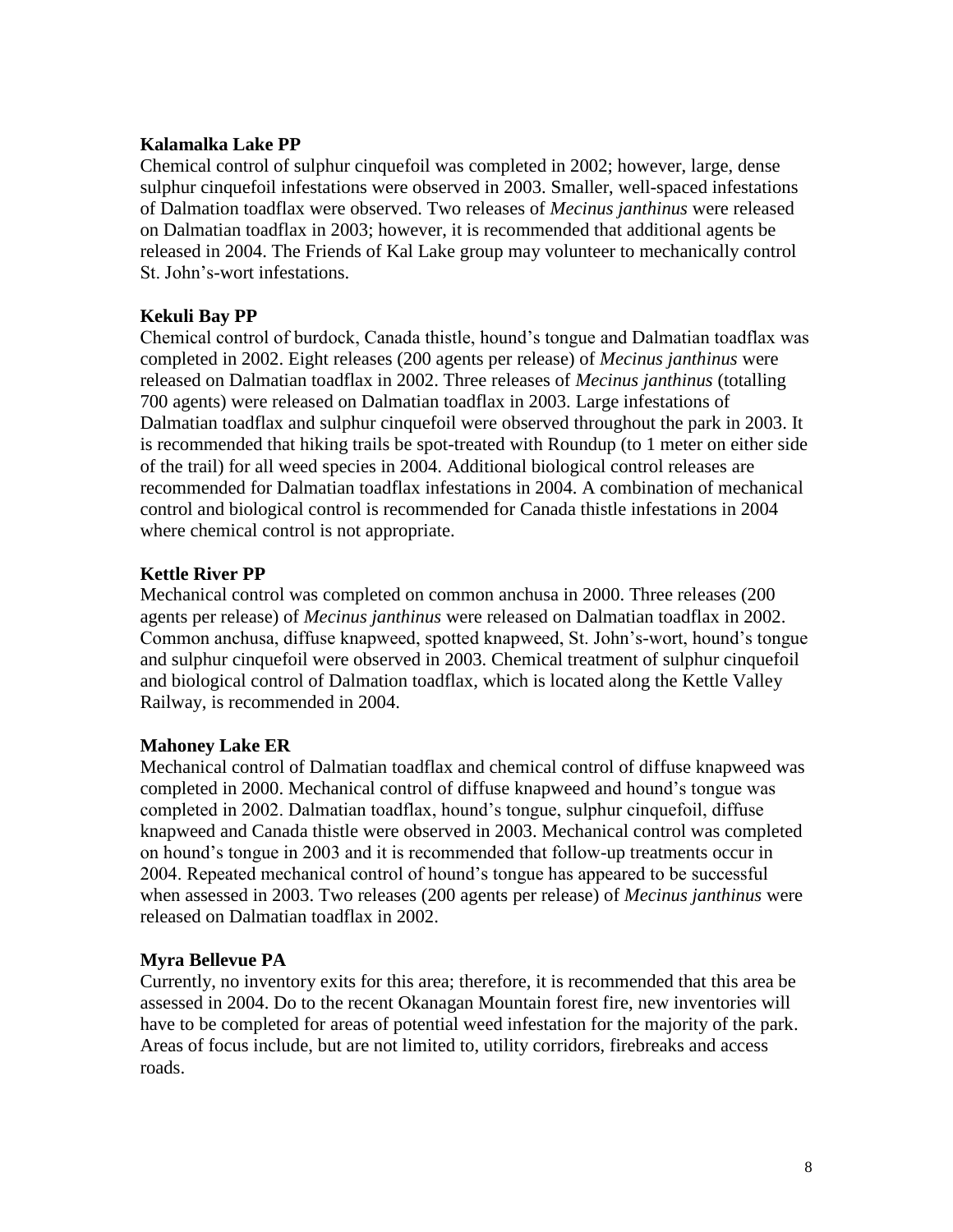#### **Okanagan Lake PP**

Chemical control of diffuse knapweed, hound's tongue, Dalmatian toadflax and Canada thistle was completed in 2002 on the eastside of Highway 97. Mechanical control of hound's tongue, Dalmatian toadflax and diffuse knapweed is recommended in 2004 along trails and high use areas. Areas affected by Highway 97 construction should monitored for weed infestation establishment.

#### **Okanagan Mountain PP**

Mechanical control was completed on tansy ragwort in 2002. Canada thistle, tansy ragwort and oxeye daisy were inventoried (not treated) in 2003. Do to the recent Okanagan Mountain forest fire, new inventories will have to be completed for the majority of the park including the areas inventoried in 2003. Areas of focus include, but are not limited to, utility corridors, firebreaks and access roads.

#### **South Okanagan Grasslands PA (Chopaka West)\***

No weed infestations were observed in 2003. Follow-up monitoring is required to ensure weed species do not encroach from the Ministry of Transportation's road right-of-way are recommended in 2004.

#### **South Okanagan Grasslands PA (Kilpoola North)\***

Hound's tongue was mechanically controlled in 2003 and sulphur cinquefoil was chemically treated in 2003. Previously to 2003, mechanical and chemical treatments were not completed; however, spotted knapweed and diffuse knapweed were inventoried in 2001. Continued mechanical and chemical control is recommended in 2004, as the weed infestations are small, isolated and restricted to disturbed areas. Biological control is recommended for Canada thistle infestations located at the Western border of the protected area.

#### **Sun-Oka Beach**

Chemical control of diffuse knapweed was completed in 2000 only. Mechanical control of baby's breath along the Trout Creek River dyke, which was completed in 2002, was observed to be effective; therefore, additional treatments occurred in 2003. It is recommended that further mechanical treatments occur in 2004.

#### **Texas Creek PP\***

Biological control for spotted knapweed is recommended in 2004.

#### **Trout Creek ER**

Dalmatian toadflax and sulphur cinquefoil was inventoried in 2003. Mechanical control was completed on smaller sulphur cinquefoil infestations; however, biological control is recommended for Dalmatian toadflax. It is recommended that mechanical control continues on sulphur cinquefoil infestations in 2004 and that the success of these treatments be recorded and monitored. Three *Mecinus janthinus* releases (200 agents per release) were released in 2002; however, it is too early to assess the effectiveness of these releases.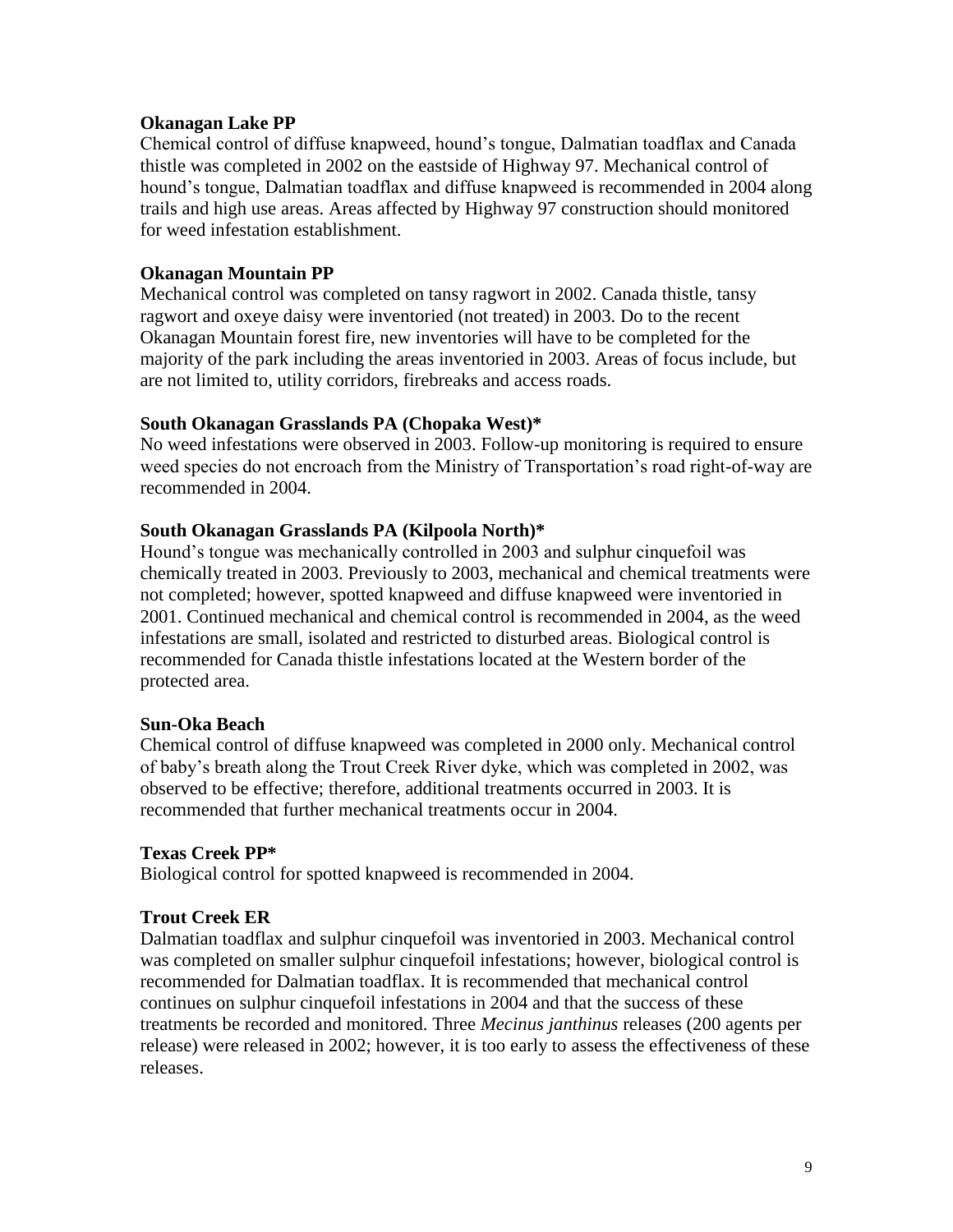#### **White Lake Grasslands PA (MacDonald Dam Area)**

Crystal Klym and Marty Cancilla put in chemical control monitoring photo points in the MacDonald Dam area of the White Lake Grasslands Protected Area (Appendix 3) on June 03, 2003. These photo points will be used to monitor the effectiveness of Tordon 22K applications on sulphur cinquefoil infestations, which were completed on May 14, 2002 and repeated on June 17, 2003. It is recommended that these photo points be revisited in 2004 prior to additional chemical treatments.

#### **White Lake Grasslands PA (McIntyre Bluff Area)\***

Sulphur cinquefoil, Dalmatian toadflax, Russian knapweed, hound's tongue and diffuse knapweed were inventoried in 2003. This is the first year that inventory was completed for this area by MWLAP. Chemical control is recommended in 2004 for all weeds in this area due to the small infestation sizes and risk of spread into pristine higher elevation areas. Chemical control is to be completed in co-ordination with the Nature Trust of BC and BC Hydro.

#### **White Lake Grasslands PA (White Lake to Kearns Creek)\***

Hound's tongue, Dalmatian toadflax and sulphur cinquefoil were inventoried in 2003. Biological control is recommended for larger  $(> 0.5$  hectares) Dalmatian toadflax infestations while mechanical control is recommended for smaller  $(< 0.5$  hectares) Dalmatian toadflax, hound's tongue and sulphur cinquefoil infestations. Areas were mechanically controlled in 2003 and it is recommended that these areas be revisited in 2004.

#### **Vaseux PP**

Chemical and mechanical control was completed on hound's tongue, diffuse knapweed and Dalmatian toadflax in 2000. Chemical control and cultural control was completed on diffuse knapweed, Dalmatian toadflax, hound's tongue and sulphur cinquefoil in 2002. Five releases (200 agents per release) of *Mecinus janthinus* were released on Dalmatian toadflax in 2002. Mechanical control was completed in 2003 on hound's tongue, Dalmatian toadflax, sulphur cinquefoil and diffuse knapweed. Biological control is recommended for purple loosestrife located in along the boardwalk. Do to the recent Vaseux forest fire, new inventories will have to be completed for the majority of the park including the areas inventoried and mechanically controlled in 2003. Biological control releases may have been lost as well.

### *5.2 Priority 2 PP/PA/ER*

#### **Anarchist PA\***

Currently, no inventory exits for this area; therefore, it is recommended that this area be assessed in 2004. Priority should be given to this area due to the recent fire disturbance in this area and the possible opportunity for weed infestation establishment.

#### **Bromley Rock\***

Dalmatian toadflax, diffuse knapweed and spotted knapweed were inventoried in 2001. In 2002, mechanical weed whacking was performed two times to control the height and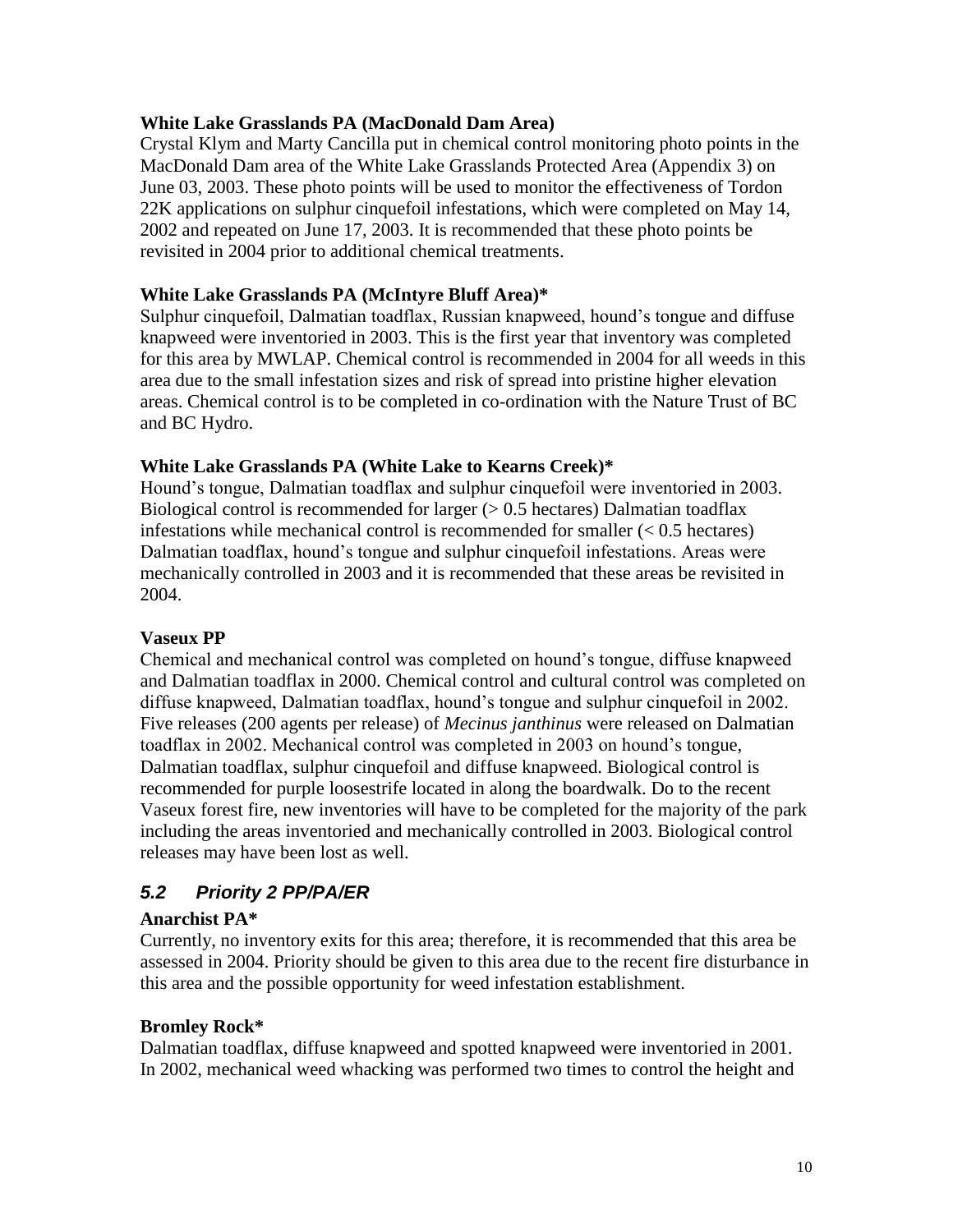seed production of all weed species near campsites. It is recommended that biological control agents be released for knapweed species and Dalmatian toadflax in 2004.

#### **EC Manning PP\***

Currently, no inventory exits for this area; therefore, it is recommended that this area be assessed in 2004. Observations made in 2003 by Judy Millar indicate that inventory is required on major access roads and trails within the park due to the presence of weed species.

#### **Enderby Cliffs\***

Currently, no inventory exits for this area; therefore, it is recommended that this area be assessed in 2004. Desi Cheverie observed a sulphur cinquefoil infestation in a private lot adjacent to the protected area in 2003. This infestation is of concern because a trail cuts through this lot and leads into the protected area.

#### **Gladstone\***

Currently, no inventory exits for this area; therefore, it is recommended that this area be assessed in 2004. Inventory areas of focus include trails and main access roads.

#### **Jewel Lake\***

Currently, no inventory exits for this area; therefore, it is recommended that this area be assessed in 2004.

#### **Kentucky-Alleyne\***

Currently, no inventory exits for this area; therefore, it is recommended that this area be inventoried in 2004. Observations made in 2003 by Judy Millar indicate that mechanical control may be effective on hound's tongue infestations. In 2001, 200 spotted knapweed biological control agents (*Larinus minutus*) were released; however, additional releases are recommended.

#### **Snowy PA\***

Currently, no inventory exits for this area; therefore, it is recommended that this area be assessed in 2004.

#### **Stemwinder\***

Diffuse knapweed and spotted knapweed were inventoried in 2001. In 2002, mechanical weed whacking was performed two times to control the height and seed production of all weed species near campsites. It is recommended that biological control agents be released for knapweed species.

#### **Vaseux PA (Dutton Creek Area)\***

A few isolated infestations of sulphur cinquefoil were inventoried in 2003. It is recommended that this area, as well as adjacent areas, be thoroughly inventoried in 2004. Following inventory, chemical control is recommended in 2004. Do to the recent Vaseux forest fire, new inventories will be necessary for the majority of the protected area.